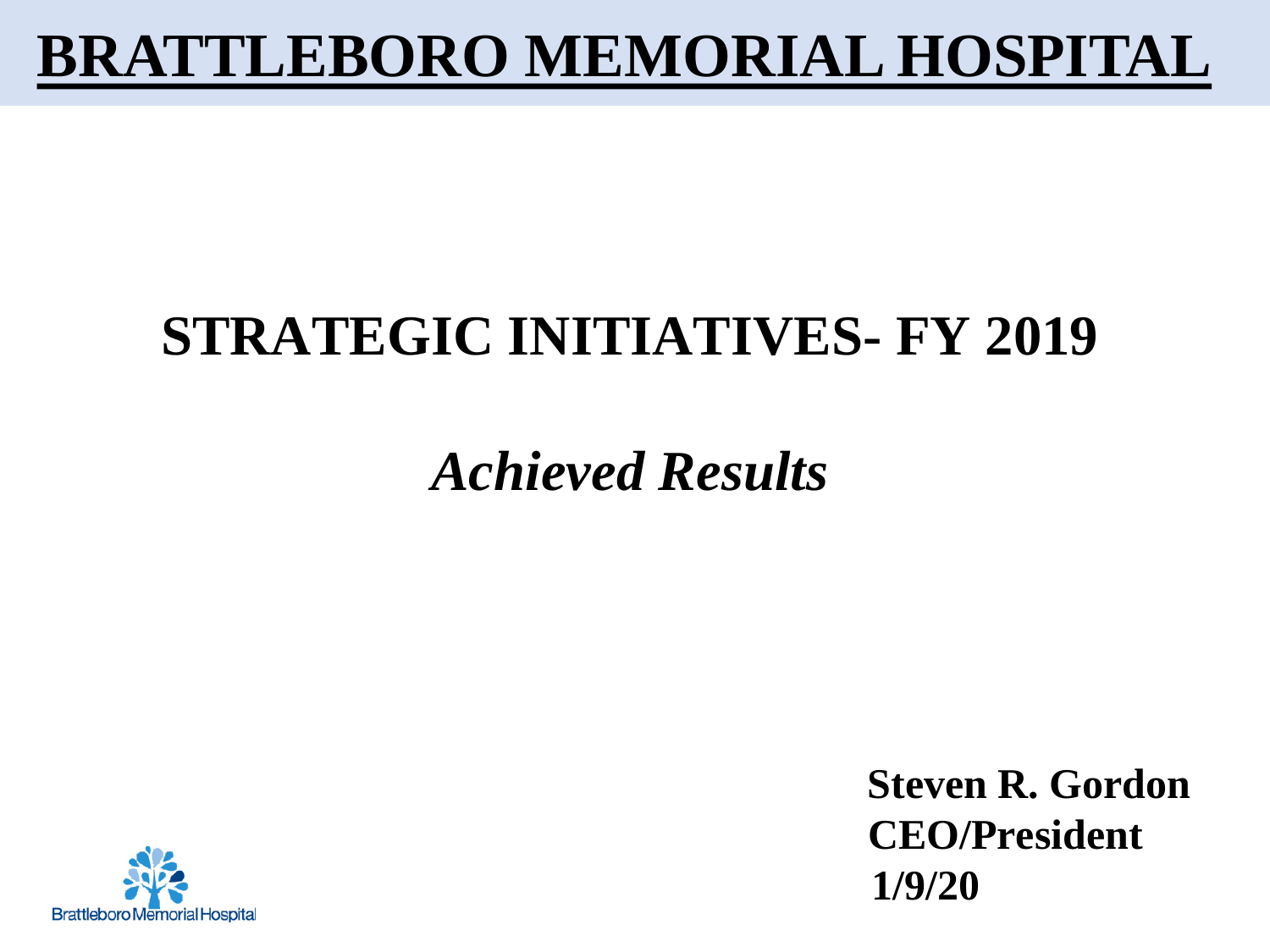## **STRATEGIC INITIATIVES**

- **Explore Expanded Strategic Partnership with DHMC and Cheshire Med***-Ongoing*
- **• Revenue Cycle** 
	- Develop Key Metrics Dashboard (AR, Denials, Clean claims, etc.)-*Ongoing*
	- Work Flows*-Acheived*
	- Staff education and training *-Ongoing*
	- Hospital-wide Department manager engagement*-Achieved*
	- Plan for legacy system AR*-Achieved*
- **Implementation of Multiview-***Ongoing*
- **Cerner-***Ongoing*
	- Continue focus on HIT Governance Structure
- **Evaluate Development of ED Psych Unit-***Ongoing*
	- Regional Psych consultant for FY20

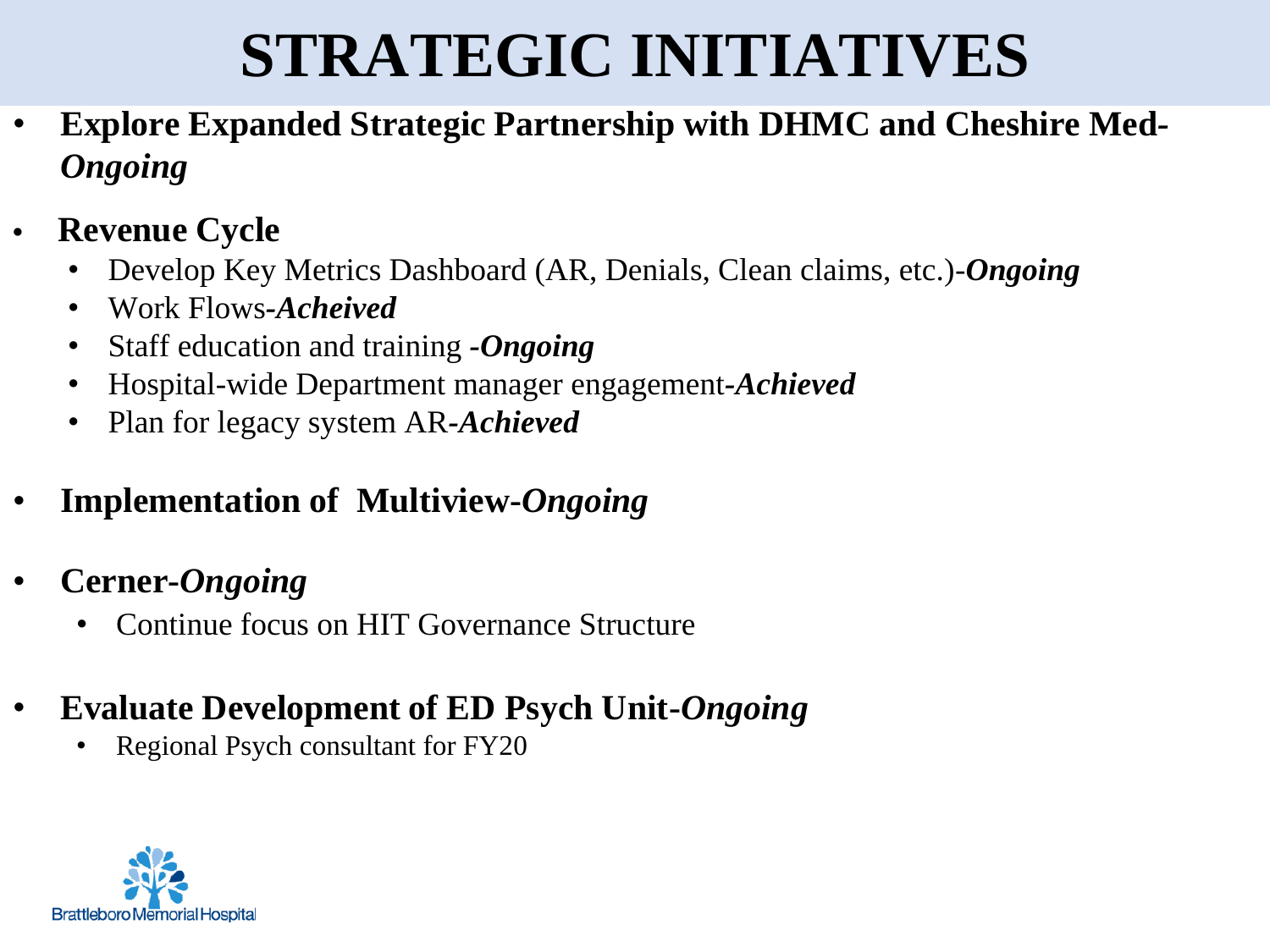# **STRATEGIC INITIATIVES**

#### • **LGBTQ+ -***Achieved and Ongoing*

- Establish educational relationship with Fenway Health
- Clinical services
- **Medical Staff Recruitment/Retention-***Ongoing*
	- Orthopedic Surgeon
	- Cardiology

#### • **Hospital Staff Recruitment/Retention –***Achieved and Ongoing*

- Develop strategies directed at Nursing and Clinical Support
- Successful Nurse Union negotiations

#### • **Ron Read Pavilion-***Achieved and Ongoing*

- DRB Approval
- Act 250 Approval
- Financing
- Shovel ready early Summer 2019 **(Spring 2020)** \*